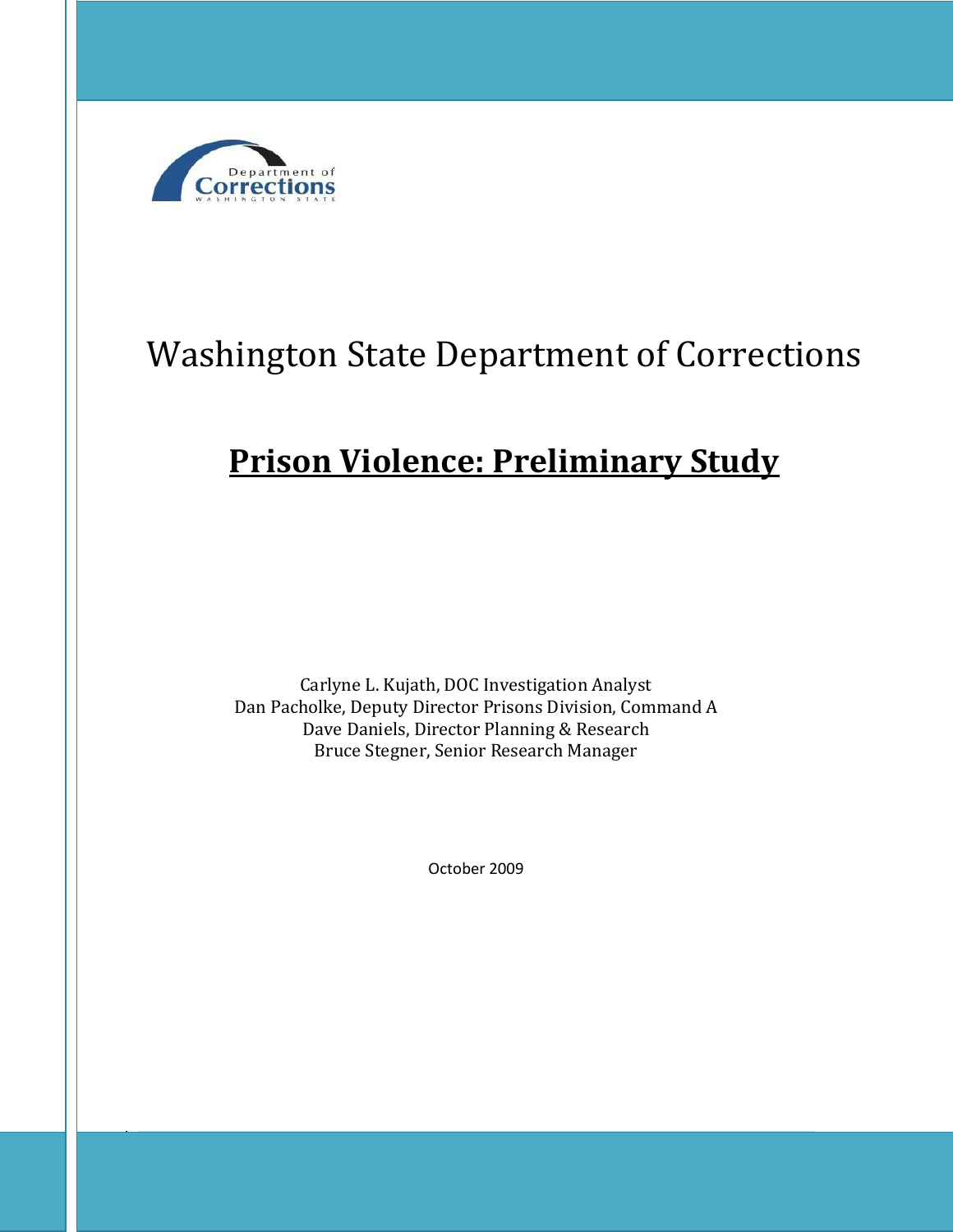#### Executive Summary

This report has three primary objectives: 1) to identify a sample of offenders for use in our study, 2) to examine characteristics of this sample, and 3) to explore how these characteristics might influence whether an offender is violent or nonviolent. The demographic characteristics examined in this report were age, race, and sex. The sample consisted of 25,273 offenders incarcerated in FY07 and/or FY08. Twelve percent of the sample were violent ( $n = 2985$ ). The remaining 22,288 offenders comprised our comparison group of nonviolent offenders.

Analyses indicated a negative relationship between age and violent behavior (e.g., as age increased, the number of violent infractions decreased). This suggests that older offenders are less likely than younger offenders, to be violent.

In terms of racial differences, non-white offenders were significantly more likely to be violent than white offenders. Hispanic males, in particular, had the highest mean number of violent infractions compared to any other racial/gender group. And while male offenders were found to be more likely to engage in violent behavior than female offenders by a factor of nearly 4:1, there were statistically significant differences found between females of different racial groups. For example, black females seemed to be almost equivalent with male offenders in terms of their mean number of violent infractions.

Findings within this report suggest there might be additional factors to examine in future studies of prison violence. For example, examining the prevalence of Security Threat Groups (STGs) among different racial groups can provide DOC with additional information on who to expect violence from.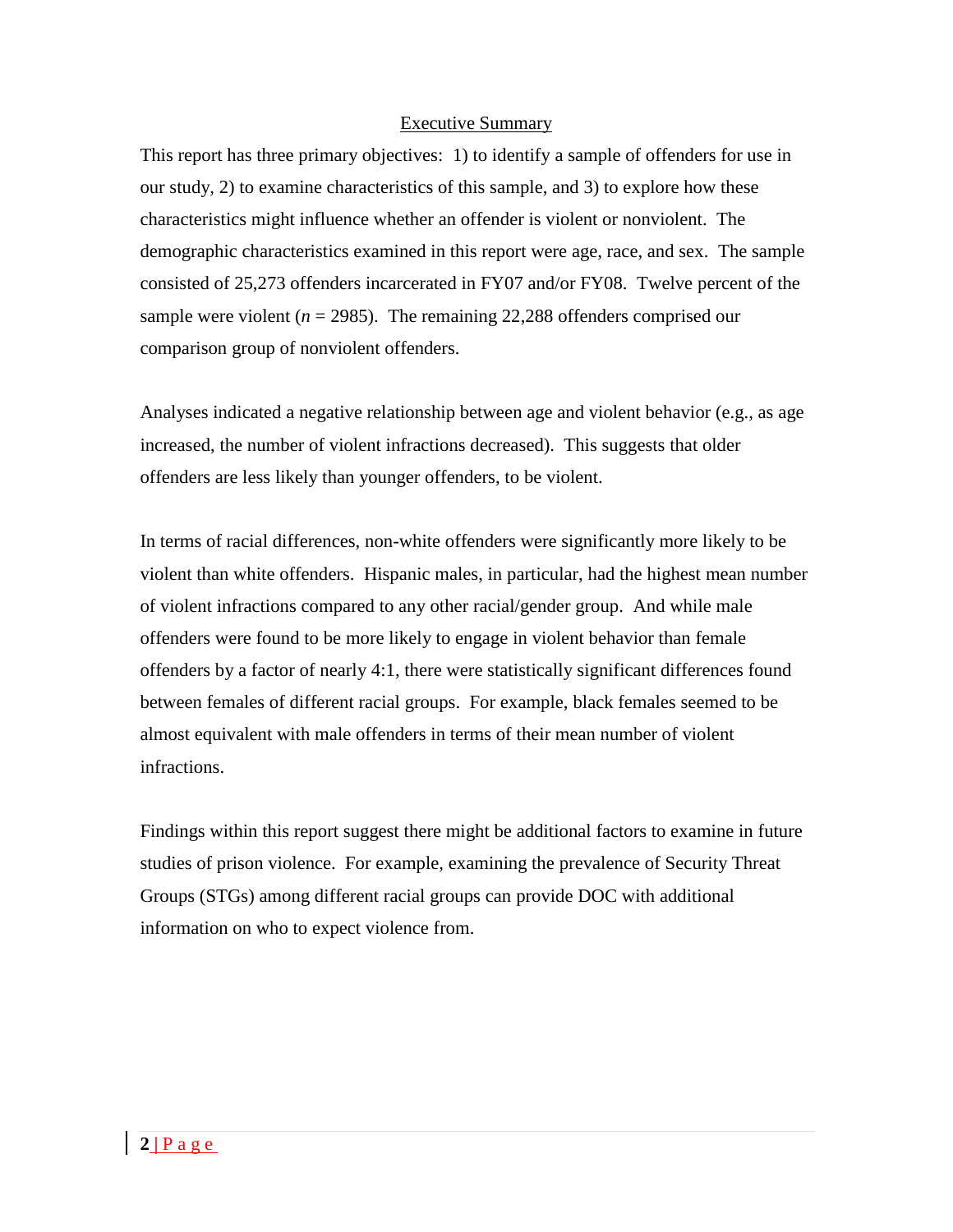#### Prison Violence: Preliminary Study

Prison violence is a concern for both ethical and financial reasons. Prison violence compromises the safety and well-being of correctional workers as well as the offender population, the result of which is an increase in healthcare costs to DOC. Moreover, an offender who engages in violent behavior might be sanctioned with a loss of good conduct time which keeps the offender incarcerated for a longer period of time, perpetuating the cycle of violence and extending the cost of housing that offender.

The importance of examining prison violence is to better understand the behavior in hopes of developing interventions that are cost efficient and considerate of the safety and welfare of offenders and staff members. This preliminary report is an examination of Washington State prison violence.

This preliminary report will describe the offender demographics: age, gender, and race for both violent and nonviolent offenders. For the purposes of this report, an offender is considered violent if they received a violent prison infraction  $1$  for which that offender was found guilty (as opposed to a nonviolent infraction such as refusing to work). Likewise, an offender is considered nonviolent if they did not receive a violent infraction (but could have received a nonviolent infraction). The sample consisted of offenders who were incarcerated in fiscal years 2007 and 2008. Infractions prior to fiscal year 2007 were not counted.

Examining the effect of certain demographic variables on prison violence can be difficult since variables that affect violence are related. For example, being both young and male tend to be highly correlated with one another when it comes to violent behavior. Therefore, the very first analysis of this report controls for each of the characteristics (that will be subsequently examined in this report) in order to examine the unique effect of each variable on violent behavior.

 $\overline{a}$ 

<sup>&</sup>lt;sup>1</sup> Violent prison infractions include: possession of a weapon, assault on an inmate or staff member requiring hospitalization, assault on an inmate or staff member not requiring hospitalization, sexual assault on an inmate or staff member, homicide, and fighting.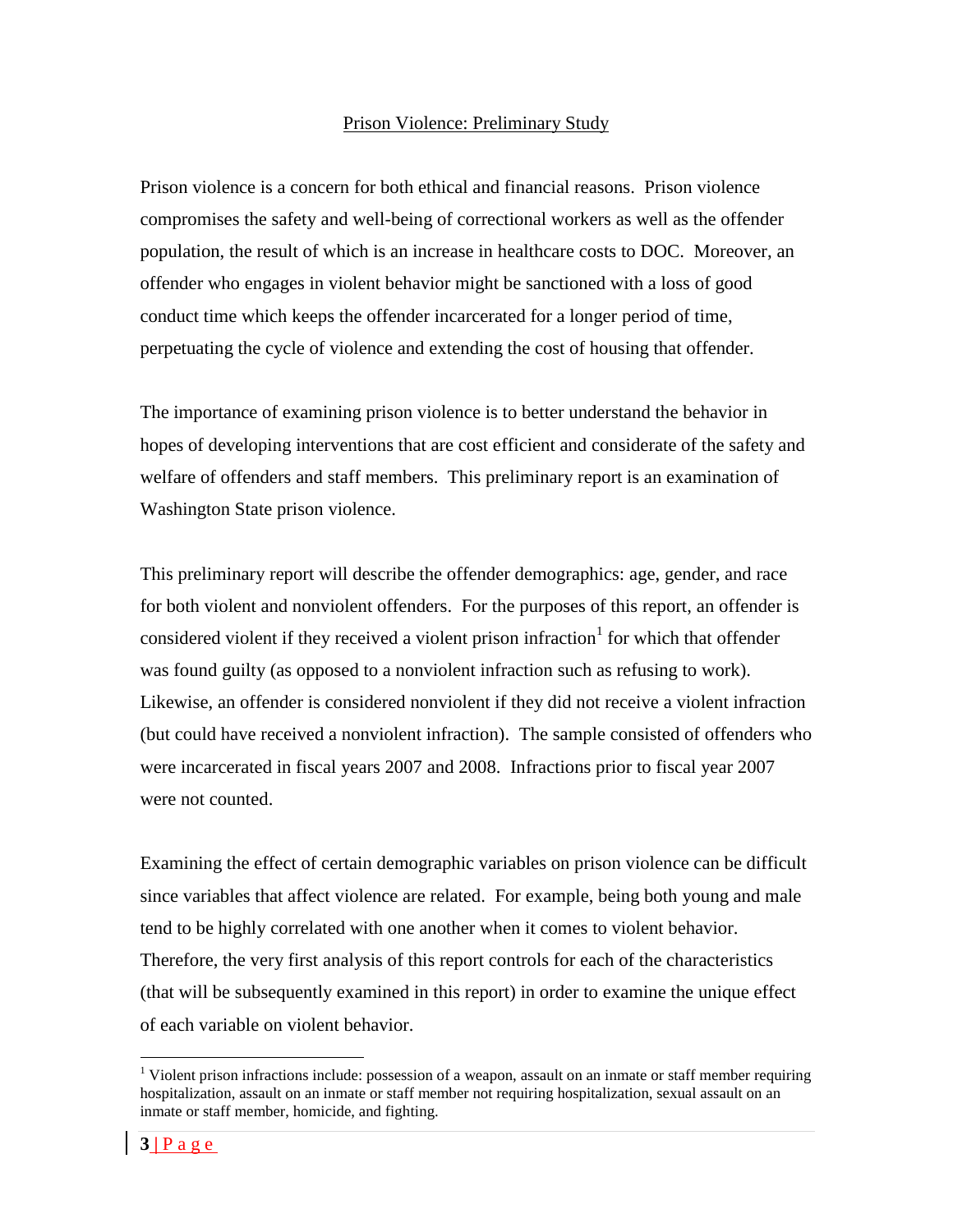Table 1 illustrates detailed information including the odds ratio as well as its statistical significance. Each line in the table represents a unique characteristic and controls for all other lines (characteristics). A row with an odds ratio of zero is the reference group of that variable of which all other rows of that variable are compared to (i.e. offenders age 18-22 were 2.48 times more likely to have a violent infraction than offenders 38+). One of the most notable observations about this table is that every row is significant. The result of which means that all of the characteristics contribute to getting a violent infraction; some more than others (indicated by the odds ratio).

#### Table 1

|                  |              | <b>Odds Ratio</b> | $\underline{\mathcal{Z}}$ | $\boldsymbol{p}$ |
|------------------|--------------|-------------------|---------------------------|------------------|
| <b>Age Group</b> | 18-22        | 2.48              | 13.29                     | < .0001          |
|                  | 23-27        | 2.10              | 13.63                     | < .0001          |
|                  | 28-32        | 1.93              | 11.45                     | < .0001          |
|                  | 33-37        | 1.36              | 4.46                      | < .0001          |
|                  | $38+$        | 1.00              | n/a                       | --               |
| Race             | White        | 1.00              | n/a                       |                  |
|                  | <b>Black</b> | 1.49              | 7.76                      | < .0001          |
|                  | Hispanic     | 1.81              | 10.62                     | < .0001          |
|                  | Other        | 1.20              | 2.48                      | 0.0133           |
| <b>Sex</b>       | Male         | 3.56              | 14.60                     | < .0001          |
|                  | Female       | 1.00              | n/a                       |                  |
|                  |              |                   |                           |                  |

*Odds of getting a Violent Infraction by Demographic Variable (N = 25,273)*

With the knowledge of individual characteristics on violent infractions, a further examination of the overall effect of these characteristics on violent infractions without controlling for any other characteristic needs exploration. The result of which would be to identify the interaction of characteristics in order to estimate the probability of violent behavior. For example, how the characteristics of being young and male affects violence, not just one independent of the other.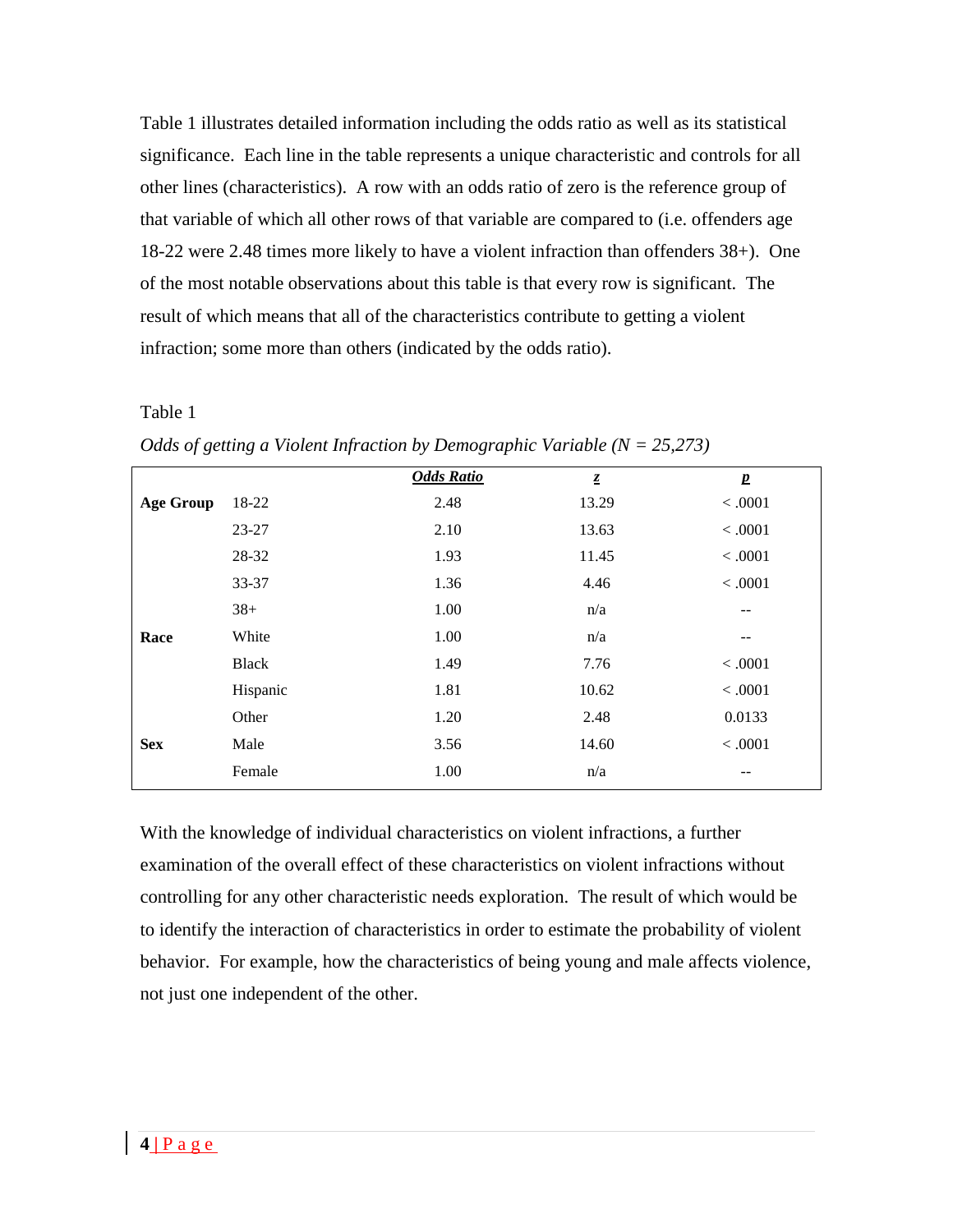The following sub-analyses does not control for other characteristics that may affect violent behavior. Hence, while they might be perceived to be misleading, they present an informative examination of demographic variables on violence.

#### **Age and Violence**

The average age of a violent offender is 31 years. Nonviolent offenders were an average of four years older than violent offenders  $(t = -21.25, p < .0001)$ . See Table 2.

#### Table 2

| Average Age of Violent and Nonviolent Offenders ( $N = 25,273$ ) |
|------------------------------------------------------------------|
|------------------------------------------------------------------|

|                   | $\overline{\mathbf{N}}$ | <b>Mean</b> | <b>Median</b> | S <sub>D</sub> |
|-------------------|-------------------------|-------------|---------------|----------------|
| <b>Violent</b>    | 2985                    | 31.24       | 29.2          | 9.30           |
| <b>Nonviolent</b> | 22,288                  | 35.39       | 34.01         | 10.40          |
| <b>Overall</b>    | 25,273                  | 34.94       | 33.28         | 10.24          |

The primary findings reveal that violent offenders are younger than nonviolent offenders. This leads to the next question: does age have an effect on violent behavior? The answer is yes. A primary finding considered the characteristic of age (years of age) and the characteristic of violence ( $F = 6.65$ ,  $SS = 45.70$ ,  $p < .0001$ ). Table 3 displays the number of violent and nonviolent offenders by age group. As the age group distribution increases, the proportion of violent offenders decreases, and the proportion of nonviolent offenders increases. This affirms that violent offenders tend to be younger than nonviolent offenders in Washington State prisons.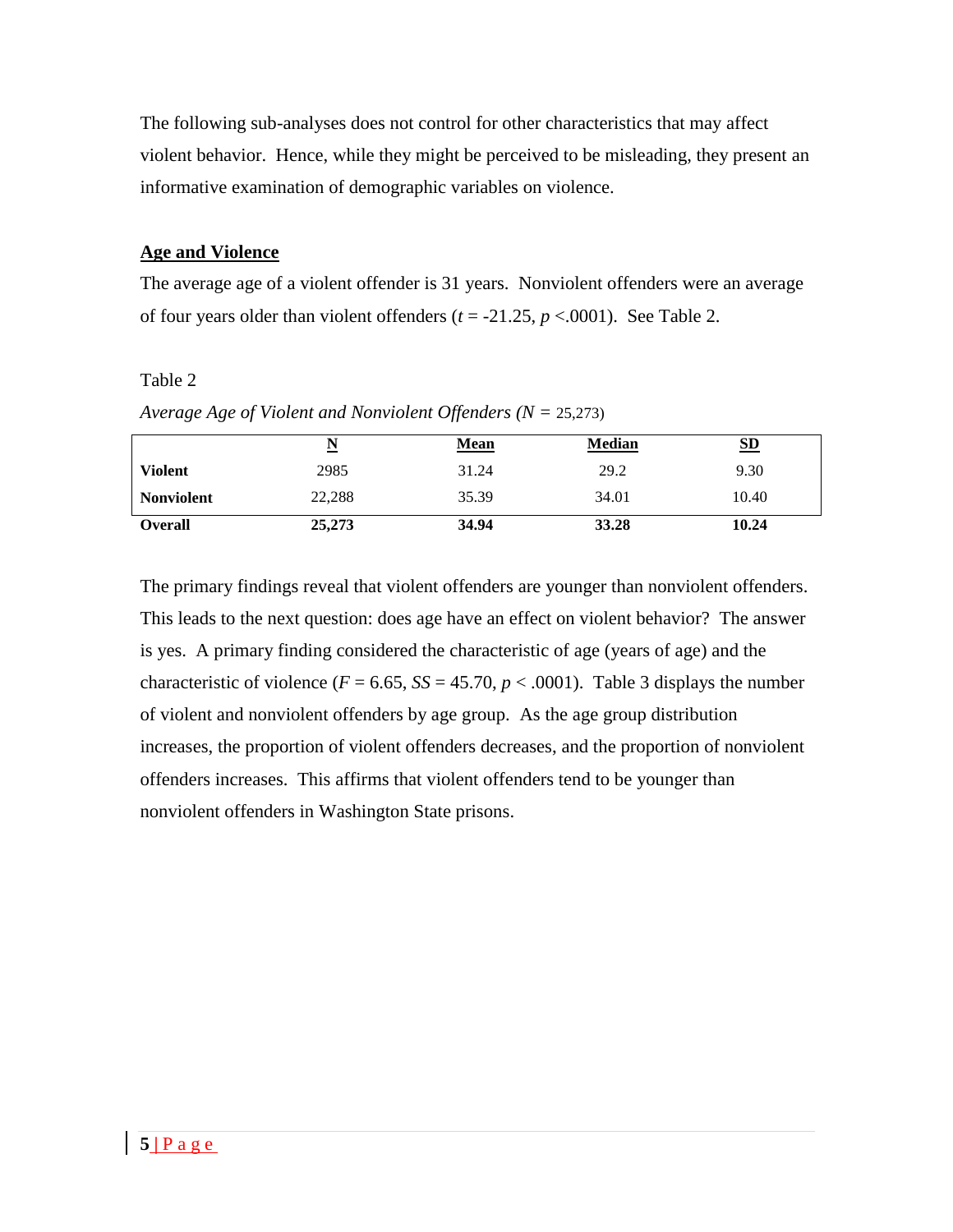## Table 3

|              | <b>Violent</b> | <b>Nonviolent</b> | <b>Total</b> |
|--------------|----------------|-------------------|--------------|
| 18-22        | 402            | 1770              | 402          |
|              | $(18.51\%)$    | (81.49%)          | $(100.00\%)$ |
| $23 - 27$    | 826            | 4470              | 5296         |
|              | $(15.60\%)$    | $(84.40\%)$       | $(100.00\%)$ |
| 28-32        | 663            | 3949              | 4612         |
|              | (14.38%)       | (85.62%)          | $(100.00\%)$ |
| 33-37        | 359            | 3133              | 3492         |
|              | (10.28%)       | (89.72%)          | $(100.00\%)$ |
| $38+$        | 735            | 8966              | 9701         |
|              | $(7.58\%)$     | $(92.42\%)$       | $(100.00\%)$ |
| <b>Total</b> | 2985           | 22,288            | 25,273       |
|              | $(11.81\%)$    | (88.19%)          | $(100.00\%)$ |

*Age Group Distribution among Violent Offenders and Nonviolent Offenders*

Do offenders become less violent as they age? The before mentioned analysis provides an estimation of offenders in each age group that are violent. However, it does not reveal which offenders are more violent by age group. For example, do younger offenders commit a greater number of violent infractions than older offenders?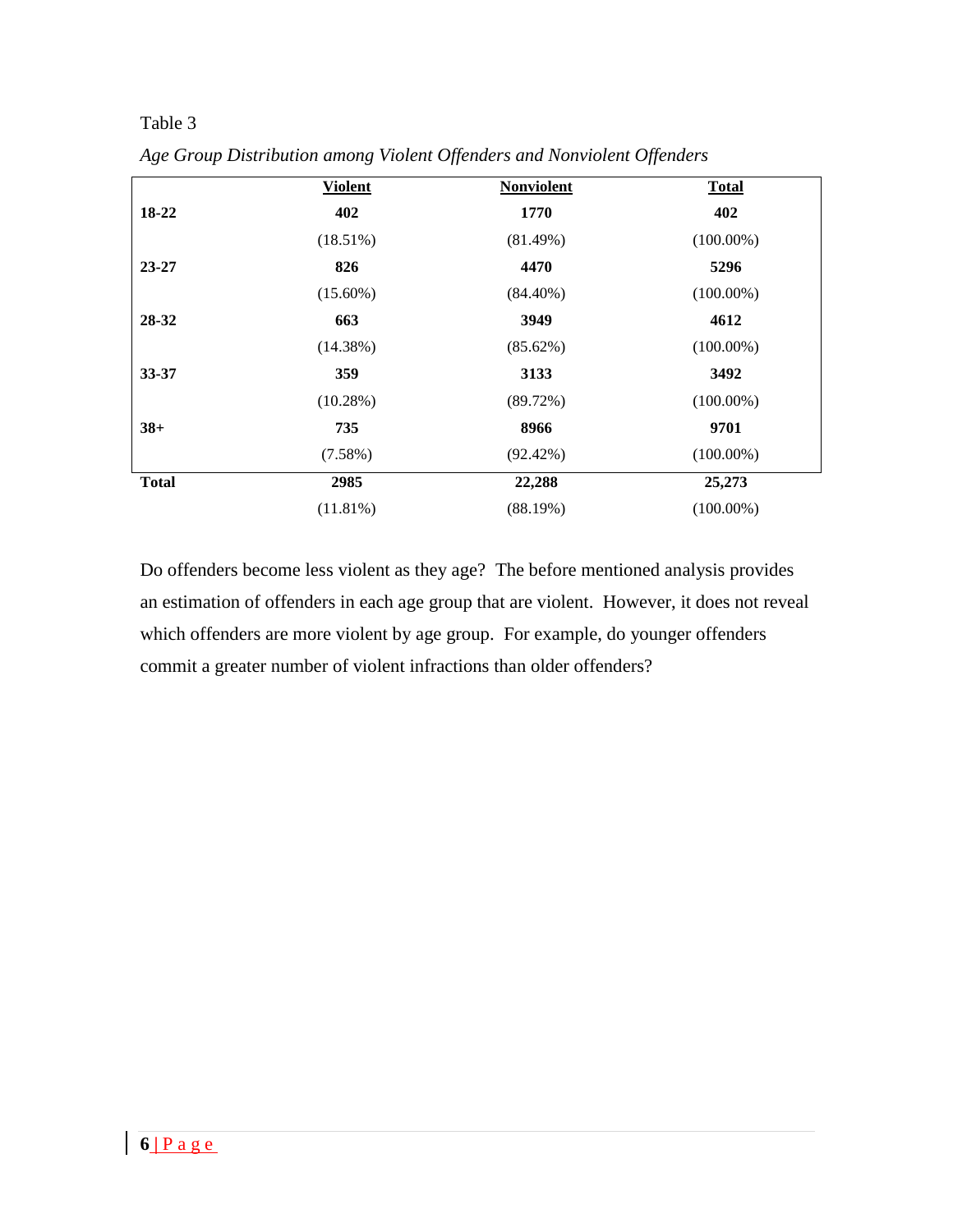Figure 1 considers the correlation between the mean number of violent infractions and the age of the offender. In summary the average number of violent infractions decreased as the age of the offender increased.

#### Figure 1





The above analysis reveals that there is a correlation between age and the number of violent infractions, and the nature of this relationship appears to be relatively negative (e.g., as age increases, the number of violent infractions decreases). This leads to the next question: is the relationship between age and violence affected by other demographic characteristics such as race and/or gender?

The preliminary analysis found an interaction between age, race, and gender ( $F = 2.66$ ,  $p$ ) < 0.0001). The relationship between age, race and violence depends on the gender of the offender. For example, violence tended to decrease with age for all male offenders regardless of race. However, violence tended to increase with age for black females and other females. Table 4 displays the mean number of violent infractions across all offenders by gender, race, and age group.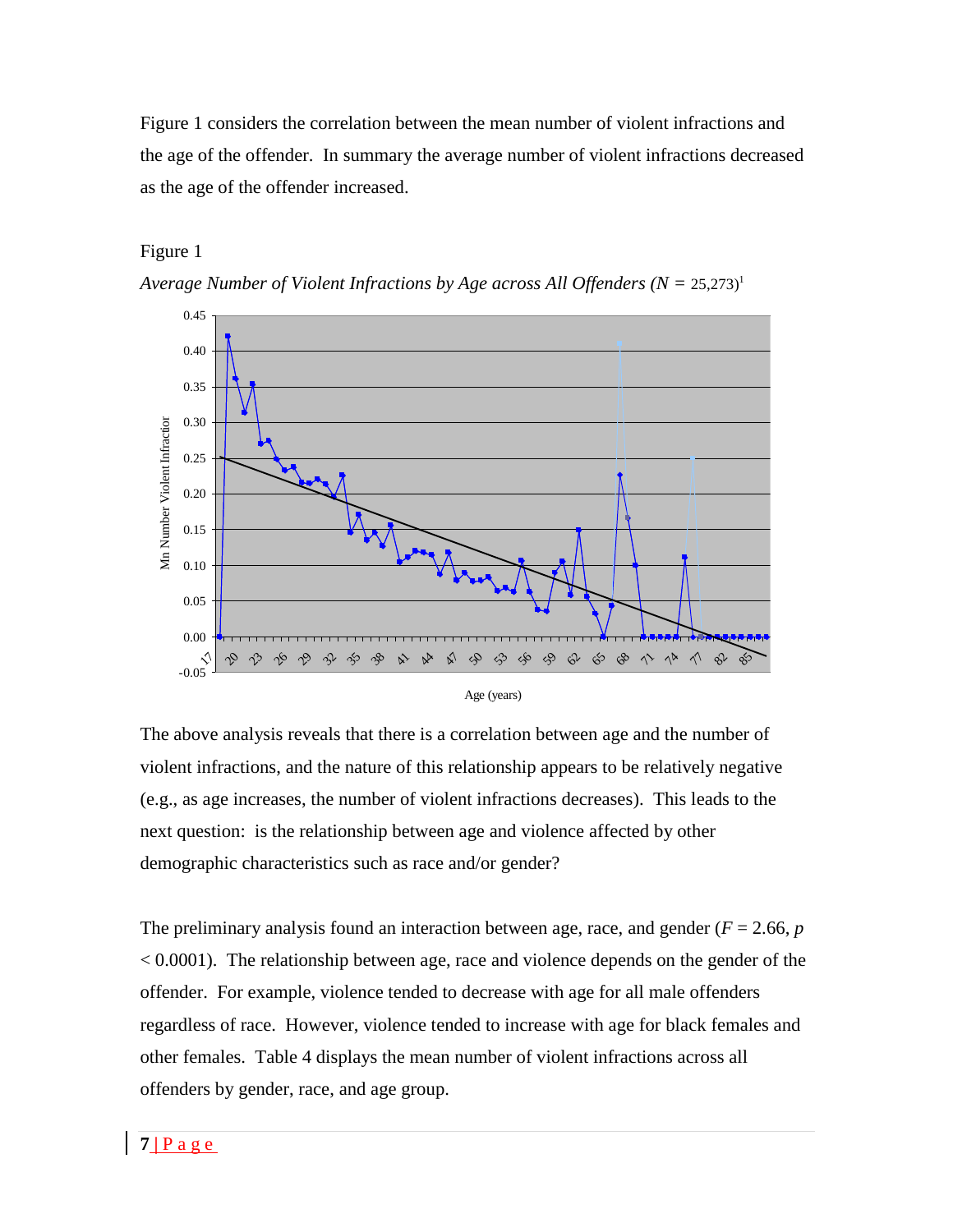#### Table 4

*Mean Number of Violent Infractions across by Age Group, Gender, and Race for All Offenders (N = 25,273)*

|                | <b>Male</b> |              |                 |       | <b>Female</b> |              |                 |       |          |
|----------------|-------------|--------------|-----------------|-------|---------------|--------------|-----------------|-------|----------|
|                | White       | <b>Black</b> | <b>Hispanic</b> | Other | White         | <b>Black</b> | <b>Hispanic</b> | Other | Total    |
| 18-22          | 0.31        | 0.29         | 0.51            | 0.34  | 0.13          | 0.04         | 0.04            | 0.00  | $0.31**$ |
| 23-27          | 0.25        | 0.22         | 0.44            | 0.24  | 0.04          | 0.25         | 0.09            | 0.04  | $0.25**$ |
| 28-32          | 0.21        | 0.25         | 0.37            | 0.23  | 0.03          | 0.13         | 0.06            | 0.14  | 0.21     |
| 33-37          | 0.13        | 0.21         | 0.25            | 0.17  | 0.03          | 0.22         | 0.04            | 0.06  | 0.14     |
| $38+$          | 0.10        | 0.18         | 0.14            | 0.11  | 0.01          | 0.07         | 0.03            | 0.03  | $0.10**$ |
| <b>Overall</b> | 0.16        | 0.22         | 0.34            | 0.20  | 0.03          | 0.12         | 0.05            | 0.06  | 0.17     |
|                |             |              |                 |       |               |              |                 |       |          |

\*\*indicates statistical significance

#### **Gender and Violence**

Table 5 shows that nonviolent behavior is more prevalent than violent behavior, and male offenders are approximately four times more likely to engage in violent behavior than their female counterparts  $(O.R. = 3.823, p < .0001)$ .

#### Table 5

*Gender Distribution among Violent Offenders and Nonviolent Offenders*

| Gender       | <b>Violent</b> | <b>Nonviolent</b> | <b>Total</b>   |
|--------------|----------------|-------------------|----------------|
| <b>Male</b>  | 13.24          | 86.76             | 100.00         |
|              | $(N = 2838)$   | $(N = 18,604)$    | $(N = 21,442)$ |
| Female       | 3.84           | 96.16             | 100.00         |
|              | $(N = 147)$    | $(N = 3684)$      | $(N = 3831)$   |
| <b>Total</b> | 11.8           | 88.2              | 100.00         |
|              | $(N = 2985)$   | $(N = 22,288)$    | $(N = 25,273)$ |

## **Race and Violence**

Table 6 reports what proportion of violent infractions is reported for each racial group. This table displays infractions—not people. For example, 52% (*n* = 2282) of violent infractions were committed by white offenders.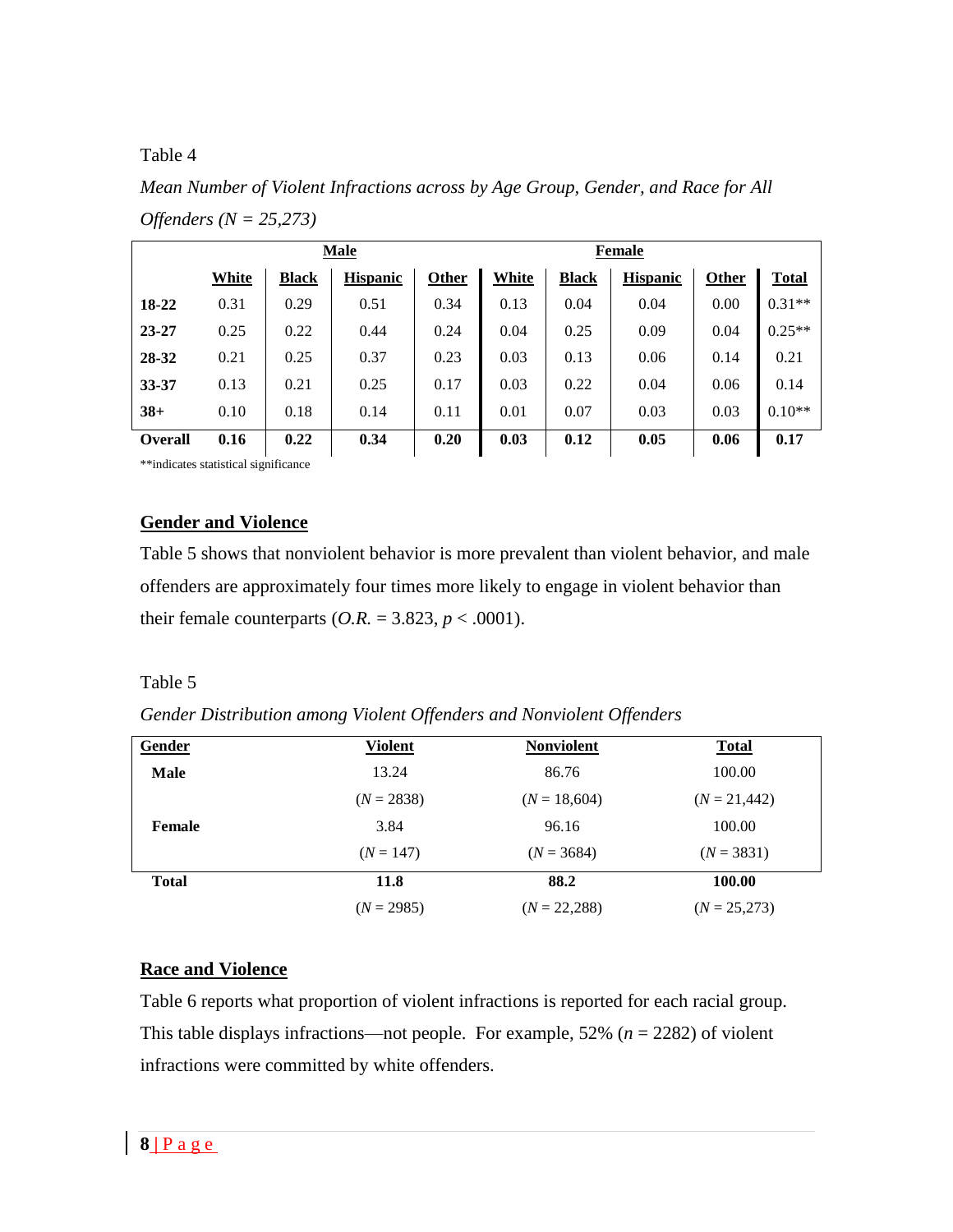#### Table 6

| Race            | <b>Number</b> | <b>Percent</b> |
|-----------------|---------------|----------------|
| White           | 2282          | 51.71          |
| <b>Black</b>    | 916           | 20.76          |
| <b>Hispanic</b> | 868           | 19.67          |
| Other           | 347           | 7.86           |
| <b>Total</b>    | 4413          | 100.00         |

*Number of Violent Infractions Committed by each Racial Group (N = 4413)*

How does race contribute to violent behavior and how does race correlate with gender? Table 7 addresses this question. There was a significant correlation found between race and gender ( $F = 6.67$ ,  $p = .0002$ ). The relationship between race and the number of violent infractions varies depending on whether an offender is male or female. Secondly, there were correlations found for race  $(F = 71.91, p < .0001)$  and for gender  $(F = 223.09,$ *p* < .0001). Compared to any other race/gender combination, Hispanic males had the highest number of violent infractions. A surprising number came from black females who had the highest mean number of violent infractions compared to any other female group. Black females engage in violent behavior at a higher rate than any other female racial group but not as much as male offenders.

#### Table 7

|             | Race           | <b>Mean</b> | $\boldsymbol{F}$ | $\underline{P}$ |
|-------------|----------------|-------------|------------------|-----------------|
| <b>Male</b> | White          | 0.16        |                  |                 |
|             | <b>Black</b>   | 0.22        |                  |                 |
|             | Hispanic       | 0.34        | ***              | .006            |
|             | Other          | 0.20        |                  |                 |
| Female      | White          | 0.03        |                  |                 |
|             | <b>Black</b>   | 0.12        | ***              | .006            |
|             | Hispanic       | 0.05        |                  |                 |
|             | Other          | 0.06        |                  |                 |
|             | <b>Overall</b> | 0.17        |                  |                 |

*Mean Number of Violent Infractions across all Gender and Racial Groups*

*Overall F (7, 25,273) = 62.21, p < .0001.*